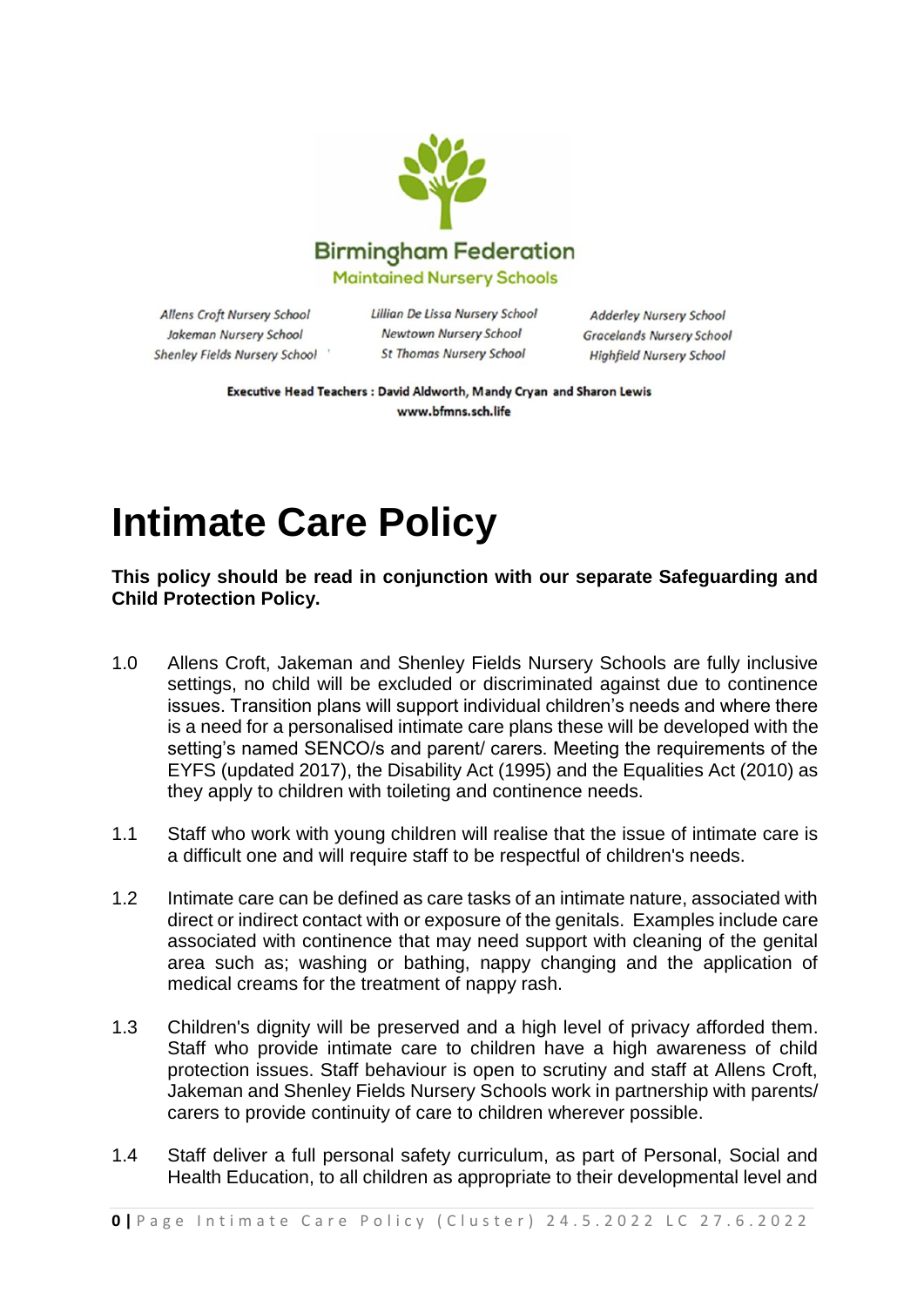degree of understanding. This work is shared with parents who are encouraged to reinforce the personal safety messages within the home.

1.5 Allens Croft, Jakeman and Shenley Fields Nursery Schools are committed to ensuring that all staff responsible for the intimate care of children will undertake their duties in a professional manner at all times. We recognise that there is a need to treat all children with respect when intimate care is given, the diversity of individuals and communities is respected. No child should be attended to in a way that causes distress, embarrassment or pain. Staff will respect a child's right to give or withdraw their consent to be changed, no chid will be forced to be changed

## **2.0 OUR APPROACH TO BEST PRACTICE**

- 2.1 All children who require intimate care are treated respectfully at all times; the child's welfare and dignity is of paramount importance.
- 2.2 Staff who provide intimate care are made aware of Child Protection procedures and Health and Safety practices. These themes are revisited as part of our procedures from time to time during our staff meetings and regular health and safety update training is given annually. Apparatus will be provided to assist with children who need special arrangements following assessment from a physiotherapist / occupational therapist, as required.
- 2.3 Staff will be supported to adapt their practice in relation to the needs of individual children taking into account developmental changes.
- 2.4 There is careful communication with each child who needs help with intimate care in line with their preferred means of communication (verbal, symbolic, etc.) to discuss the child's needs and preferences. The child is aware of each procedure that is carried out and the reasons for it. Children's personal care routines are used as opportunities to exploit learning through raising a child's independence, self-help skills and self-esteem.
- 2.5 As a basic principle children will be supported to achieve the highest level of autonomy that is possible given their age and abilities. Staff will encourage each child to do as much for themselves as they can. This may mean, for example, giving the child responsibility for washing themselves. Individual intimate care plans will be drawn up for particular children as appropriate to suit the circumstances of the child. These plans include a full risk assessment to address issues such as moving and handling and the personal safety of the child and the carer.
- 2.6 Each child's right to privacy will be respected. Careful consideration will be given to each child's situation to determine how many carers might need to be present when a child needs help with intimate care. Where possible one child will be cared for by one adult unless there is a sound reason for having two adults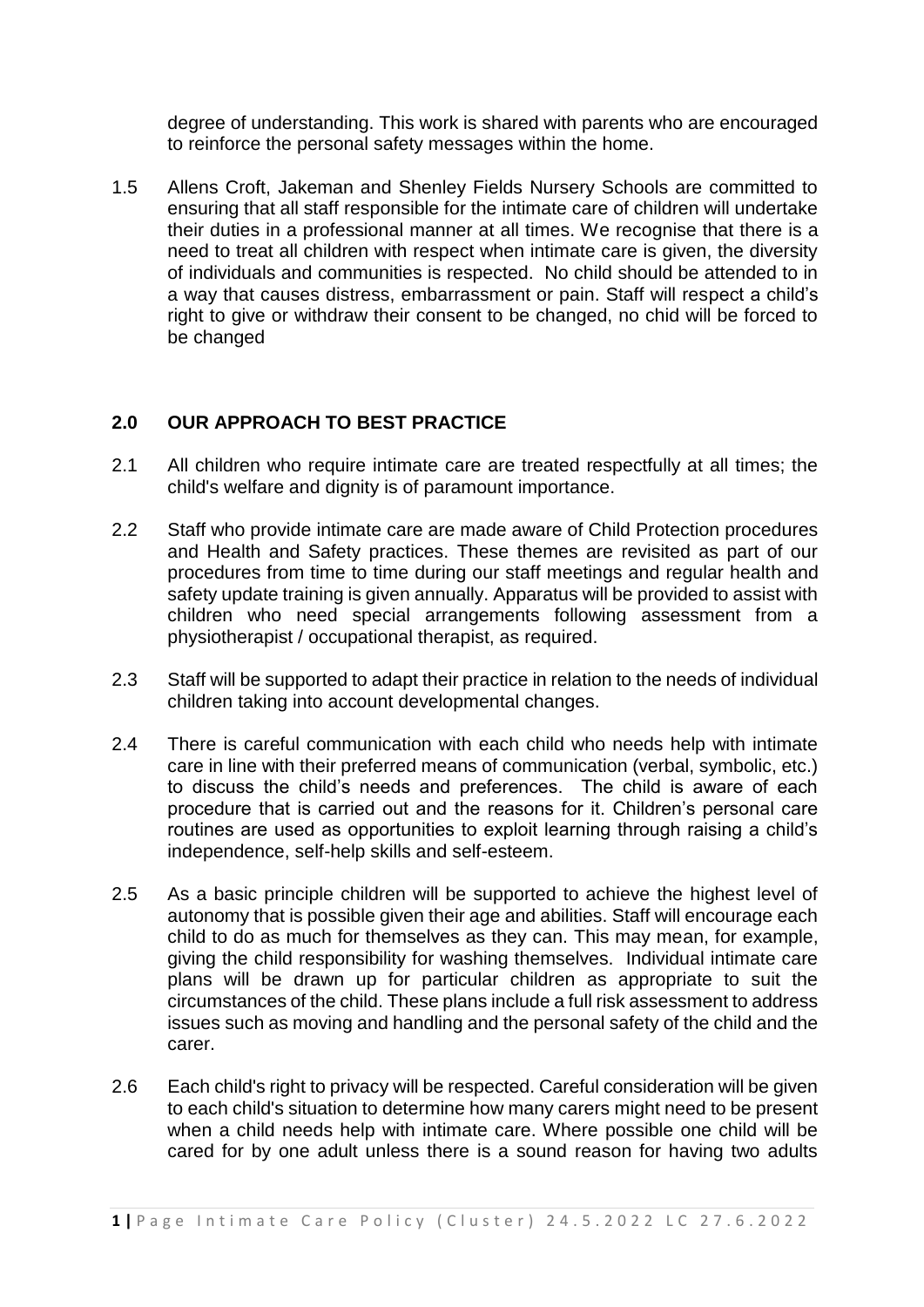present. If this is the case, the reasons should be clearly documented. Staff will alert a colleague to inform them they are changing children.

- 2.7 Typically the member of staff on rota to provide personal support to children provides intimate care. When changing a child another member of staff working close by must be alerted to ensure reasonable protection for both child and carer.
- 2.8 Parents/carers will be involved with their child's intimate care arrangements on a regular basis. Where a care plan exists the agreed arrangements will be recorded on the child's plan. The needs and wishes of children and parents will be carefully considered alongside any possible constraints; e.g. staffing and equal opportunities legislation. Parents/carers are informed of changing routines for children. Parents/carers provide nappies, wipes and change of clothes

## **3.0 THE PROTECTION OF CHILDREN**

- 3.1 If a member of staff has any concerns about physical changes in a child's presentation, e.g. marks, bruises, soreness etc. s/he will immediately report these concerns to a Designated Safeguarding Lead (DSL) for child protection – see the separate Child Protection and Safeguarding Policies of Allens Croft, Jakeman and Shenley Fields Nursery Schools for actions that must be taken.
- 3.2 Where appropriate, all children will be taught personal safety skills carefully matched to their level of development and understanding.
- 3.3 If a child becomes distressed or unhappy about being cared for by a particular member of staff, the matter will be looked into and outcomes recorded. Parents/carers will be contacted at the earliest opportunity as part of this process in order to reach a resolution. Staffing schedules will be altered until the issue(s) are resolved so that the child's needs remain paramount. Further advice will be taken from outside agencies if necessary.
- 3.4 If a child requires additional support other than that of general good practice outlined within this policy then an individual intimate care plan will be put in place, this will be supported by health professionals and the physical and disability support team.
- 3.5 If a child makes an allegation against a member of staff, all necessary procedures will be followed (see Allens Croft, Jakeman and Shenley Fields Nursery Schools Safeguarding Policies).
- 3.6 Allens Croft, Jakeman and Shenley Fields have procedures in place for dealing with spillage of body fluids, such as the process to be followed when a child accidently wets or soils themselves. The same procedures are in place for children who are in nappies or pull ups. Fresh gloves and aprons are worn by staff when changing children, nappies are sealed securely and disposed of appropriately and changing areas are kept clean.

## **4.0 POLICY REVIEW**